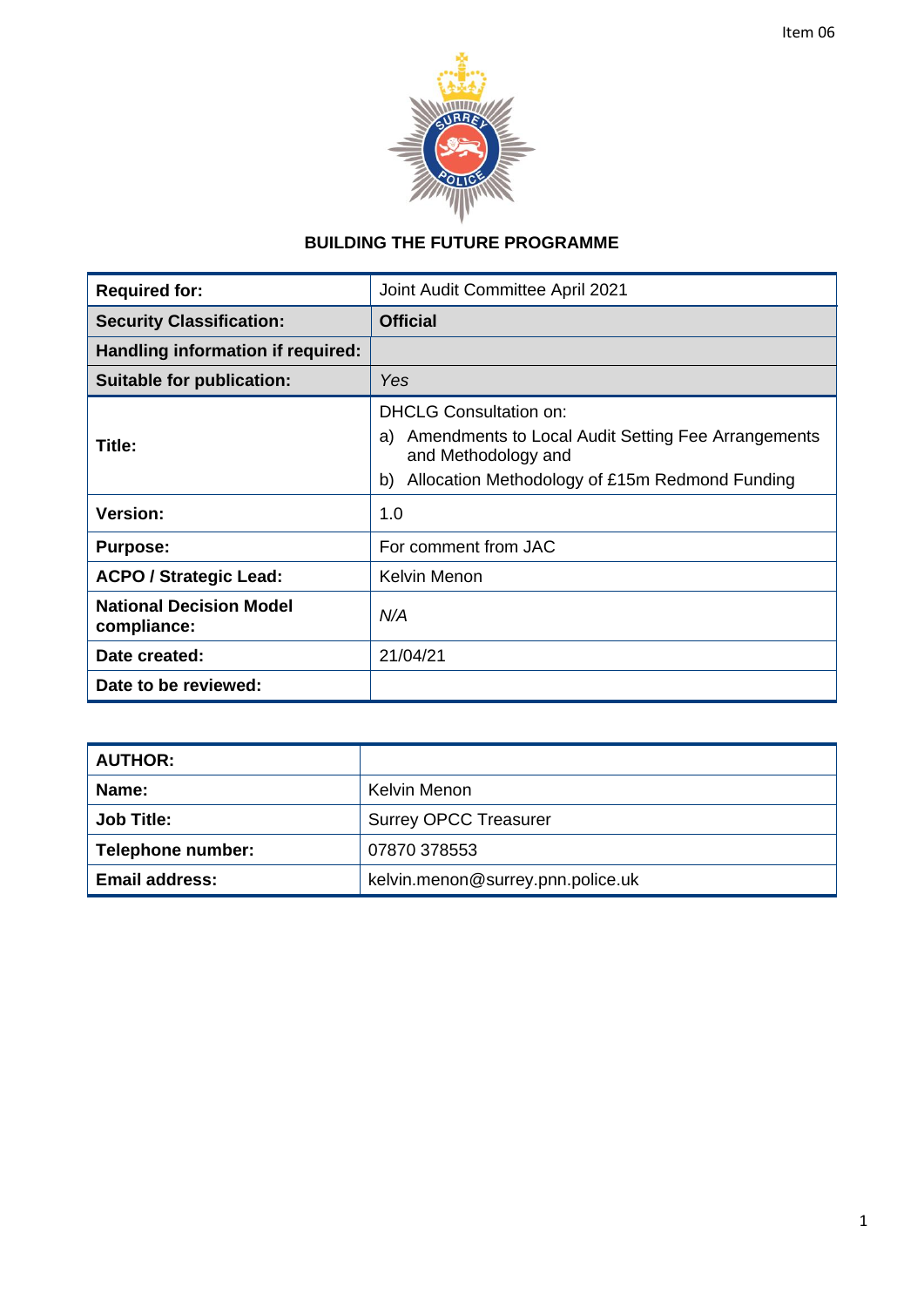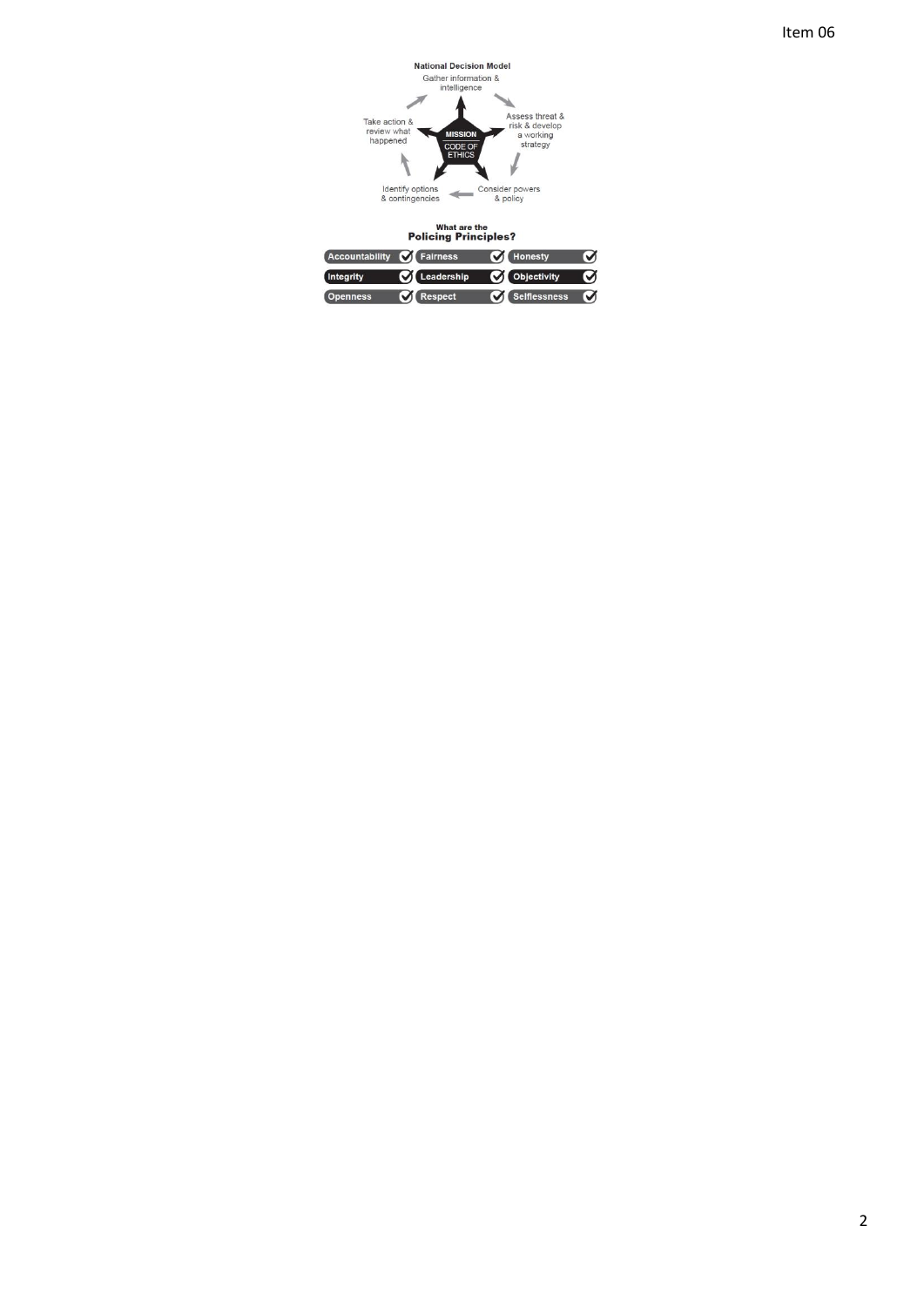## **Introduction**

- 1. In 2020 Sir Tony Redmond was commission to conduct a review in to local authority audit and reporting. The report was entitled Independent Review into the Oversight of Local Audit and the [Transparency of Local Authority Financial Reporting](https://assets.publishing.service.gov.uk/government/uploads/system/uploads/attachment_data/file/916217/Redmond_Review.pdf). This made a number of recommendations and the Government published its [response](https://www.gov.uk/government/publications/local-authority-financial-reporting-and-external-audit-government-response-to-the-redmond-review/local-authority-financial-reporting-and-external-audit-government-response-to-the-independent-review) on the 17<sup>th</sup> December. In this it committed to take swift action to support market stability, and in particular to take action to improve the processes that audit firms need to follow when the cost of their work is greater than that allowed under their contracted fees and also to take steps to clarify what additional work fee variations are being claimed for.
- 2. In addition the review recognised that the current audit market was unsustainable at the current contracted rates and this was reflected in many public bodies being asked to pay additional fees. In order to offset these costs the Government made a available an additional grant of £15m to be shared out amongst Councils, Police and Fire authorities to offset this cost

### **Consultation**

- 3. On the 20th April DHCLG (Appendix C) launched two consultations as follows:
	- a) Changes to Local Audit (Appointing Persons) Regulations 2015 This can be accessed using the following link [https://www.gov.uk/government/consultations/amendments-to-local-audit-fee-setting](https://scanmail.trustwave.com/?c=11436&d=14GA4PfoZNgIPQwE8zMKDzzKFAbG4Ju346KY5pD3TA&u=https%3a%2f%2fgbr01%2esafelinks%2eprotection%2eoutlook%2ecom%2f%3furl%3dhttps%253A%252F%252Fwww%2egov%2euk%252Fgovernment%252Fconsultations%252Famendments-to-local-audit-fee-setting-arrangements%26data%3d04%257C01%257CEmily%2eSmith%2540communities%2egov%2euk%257C2af0a0c84ce34aa3d9f408d90408b1c3%257Cbf3468109c7d43dea87224a2ef3995a8%257C0%257C0%257C637545257649278217%257CUnknown%257CTWFpbGZsb3d8eyJWIjoiMC4wLjAwMDAiLCJQIjoiV2luMzIiLCJBTiI6Ik1haWwiLCJXVCI6Mn0%253D%257C1000%26sdata%3djvbOYed1FY6kBS3rLAd%252FTyqpDVTxwBtqPUkulbdmUNk%253D%26reserved%3d0)[arrangements](https://scanmail.trustwave.com/?c=11436&d=14GA4PfoZNgIPQwE8zMKDzzKFAbG4Ju346KY5pD3TA&u=https%3a%2f%2fgbr01%2esafelinks%2eprotection%2eoutlook%2ecom%2f%3furl%3dhttps%253A%252F%252Fwww%2egov%2euk%252Fgovernment%252Fconsultations%252Famendments-to-local-audit-fee-setting-arrangements%26data%3d04%257C01%257CEmily%2eSmith%2540communities%2egov%2euk%257C2af0a0c84ce34aa3d9f408d90408b1c3%257Cbf3468109c7d43dea87224a2ef3995a8%257C0%257C0%257C637545257649278217%257CUnknown%257CTWFpbGZsb3d8eyJWIjoiMC4wLjAwMDAiLCJQIjoiV2luMzIiLCJBTiI6Ik1haWwiLCJXVCI6Mn0%253D%257C1000%26sdata%3djvbOYed1FY6kBS3rLAd%252FTyqpDVTxwBtqPUkulbdmUNk%253D%26reserved%3d0)

It closes on the 1st June 2021

b) Consultation on allocation of £15m to local bodies for Audit This can be accessed using the following link

[https://www.gov.uk/government/consultations/consultation-on-allocation-of-15-million-to-local](https://scanmail.trustwave.com/?c=11436&d=14GA4PfoZNgIPQwE8zMKDzzKFAbG4Ju3466b5sLwQA&u=https%3a%2f%2fgbr01%2esafelinks%2eprotection%2eoutlook%2ecom%2f%3furl%3dhttps%253A%252F%252Fwww%2egov%2euk%252Fgovernment%252Fconsultations%252Fconsultation-on-allocation-of-15-million-to-local-bodies-for-audit%26data%3d04%257C01%257CEmily%2eSmith%2540communities%2egov%2euk%257C2af0a0c84ce34aa3d9f408d90408b1c3%257Cbf3468109c7d43dea87224a2ef3995a8%257C0%257C0%257C637545257649288207%257CUnknown%257CTWFpbGZsb3d8eyJWIjoiMC4wLjAwMDAiLCJQIjoiV2luMzIiLCJBTiI6Ik1haWwiLCJXVCI6Mn0%253D%257C1000%26sdata%3dKmND2bBhS3erDGdFkc4GSicIFny51fNTAjm4IbE0sWo%253D%26reserved%3d0)[bodies-for-audit](https://scanmail.trustwave.com/?c=11436&d=14GA4PfoZNgIPQwE8zMKDzzKFAbG4Ju3466b5sLwQA&u=https%3a%2f%2fgbr01%2esafelinks%2eprotection%2eoutlook%2ecom%2f%3furl%3dhttps%253A%252F%252Fwww%2egov%2euk%252Fgovernment%252Fconsultations%252Fconsultation-on-allocation-of-15-million-to-local-bodies-for-audit%26data%3d04%257C01%257CEmily%2eSmith%2540communities%2egov%2euk%257C2af0a0c84ce34aa3d9f408d90408b1c3%257Cbf3468109c7d43dea87224a2ef3995a8%257C0%257C0%257C637545257649288207%257CUnknown%257CTWFpbGZsb3d8eyJWIjoiMC4wLjAwMDAiLCJQIjoiV2luMzIiLCJBTiI6Ik1haWwiLCJXVCI6Mn0%253D%257C1000%26sdata%3dKmND2bBhS3erDGdFkc4GSicIFny51fNTAjm4IbE0sWo%253D%26reserved%3d0)

It closes on the 18<sup>th</sup> May 2021

#### **Responses to the Consultation**

4. Each consultation poses a number of questions and these are set out with suggested answers in Appendices A and B. DHCLG has suggested that audit committees are consulted as to their views

#### **Recommendation**

5. The Committee is asked to review the suggested responses and comment as appropriate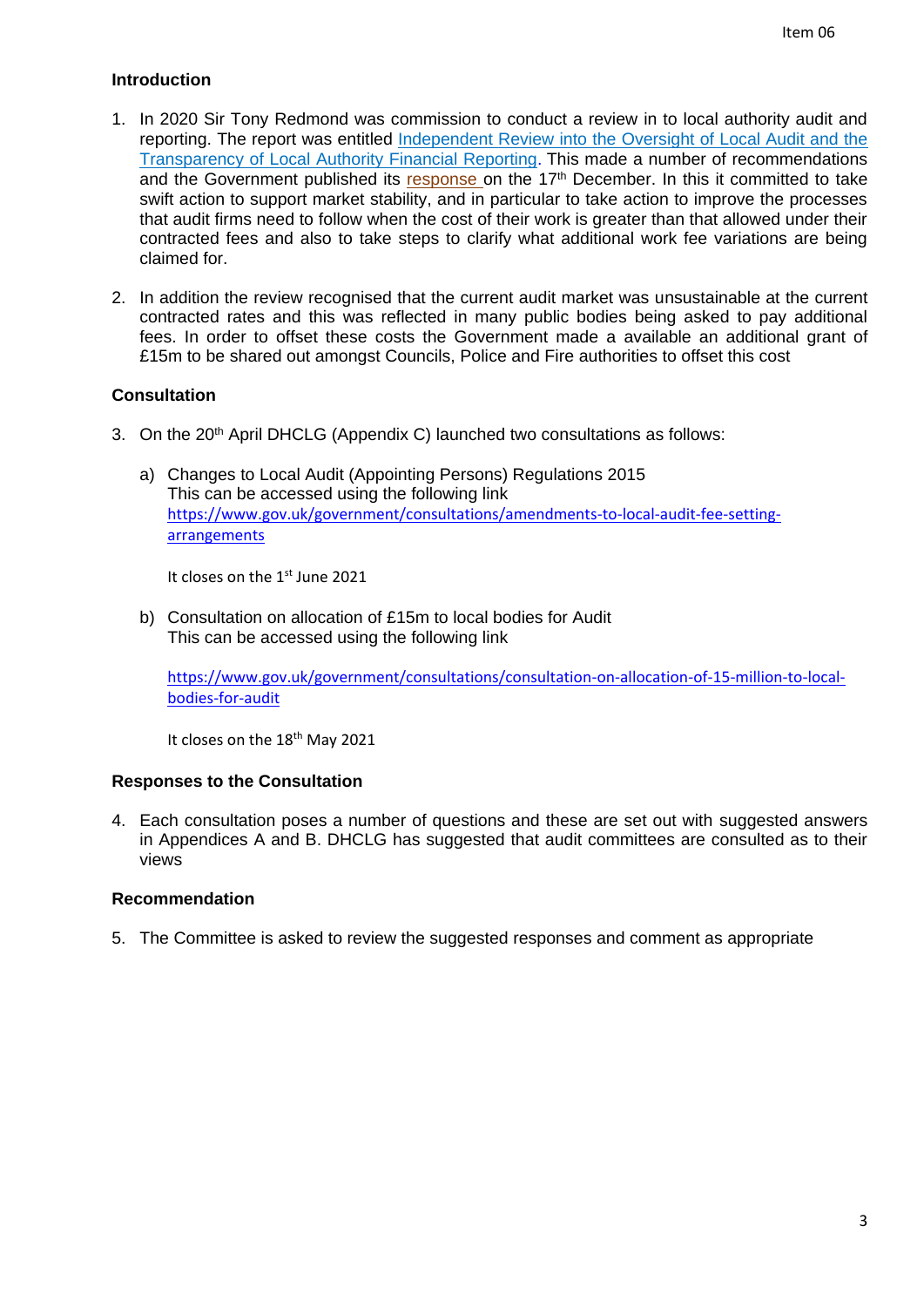## **Appendix A**

#### **Response to Consultation on Changes to the audit fees methodology for allocating £15m to local bodies**

Q1. Do you agree with the above proposal to extend the regulatory deadline by which the scale fees need to be set to enable the appointing person (PSAA Ltd) to take into account more up-to-date information?

*Yes – I agree with the above proposal with the caveat that this will impact Bodies ability to budget for audit fee accurately in annual budget cycle*

Q2. Do you agree with the above proposal to enable the appointing person to consult on and agree standardised fee variations to be applied to all or groups of principal bodies?

*Yes – I agree with the proposal provided it only applies to new national factors, such as a new accounting standard, that were unknown at the time of tender*

Q3. National fee variations could only be implemented in prescribed circumstances, which would be defined in the regulations. Do you have any comments on the example circumstances outlined in paragraph 8, or any additional circumstances that should be considered?

#### *Yes - I agree with the proposal as set out in paragraph 8a*

Q4. Do you have any comments about the above proposals to enable r some fee variations for additional elements of work to be approved during the audit, noting that the appointing person's scrutiny processes to review the proposed additional fees would operate in all cases in the usual way?

*No – I disagree with this proposal. Local fee variations should only be discussed when the audit has been completed. Only then can the impact of any additional elements of work be properly judged against the conduct of the audit as a whole*

Q5. Do you agree with the above proposal that the appointing person is able to appoint auditors for the period that it considers to be the most appropriate, up to the maximum length of the appointing period subject to consultation with the relevant bodies?

*Yes – I agree with this proposal as long as the maximum period remains at 5 years*

Q6. Finally, we would also welcome any more general comments on the proposals, including any comments relating to equalities impact or any potential for unintended consequences of any of the above proposals.

*None*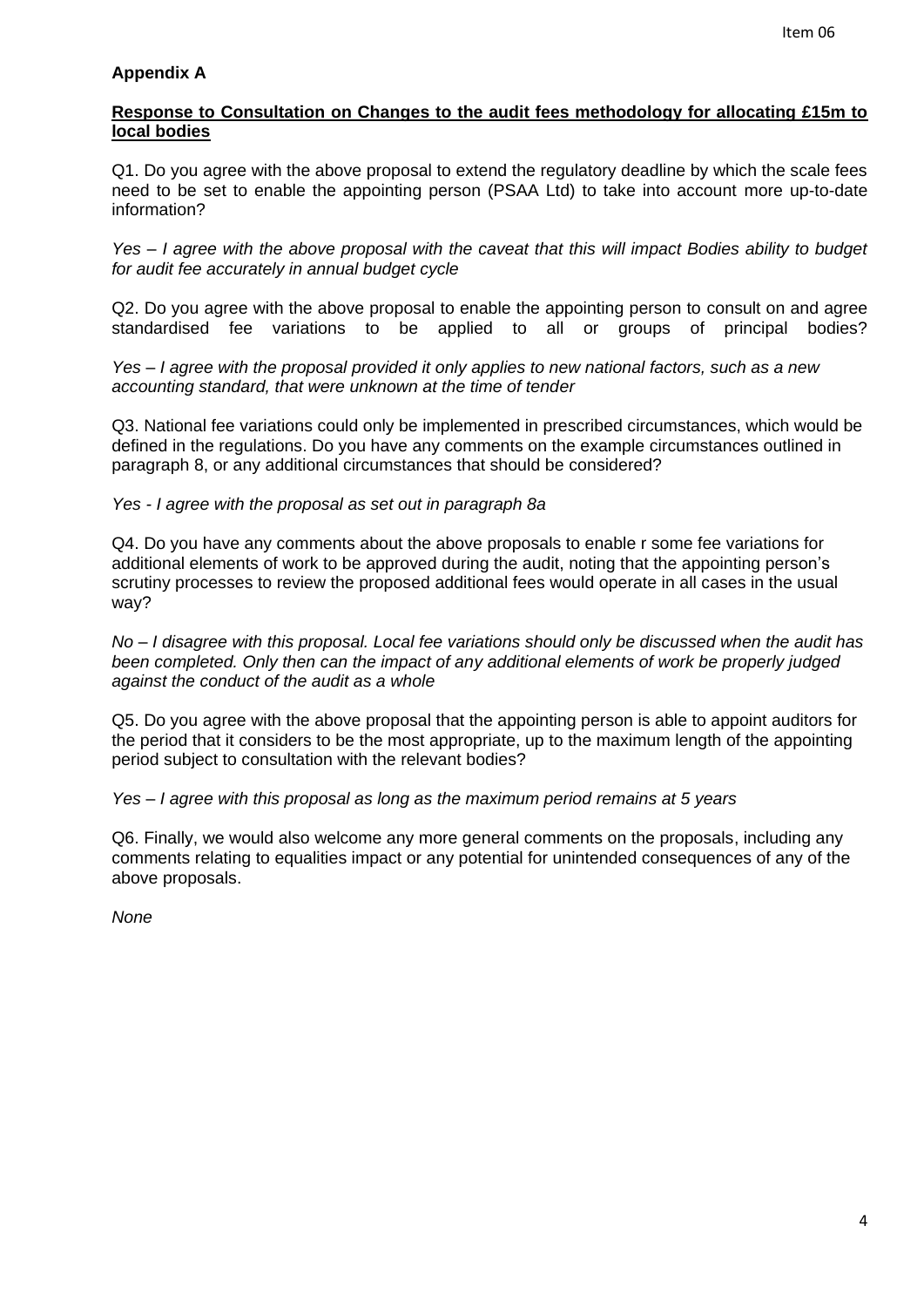Q1 With regard to the allocation of the £15 million to affected bodies, do you agree with the proposal at paragraph 7 that is to base individual allocations on each body's scale fee as a proportion of the total fee scale that each body currently pays

*Yes – I agree with the above proposal as this will make the allocation straightforward enabling the grant to be distributed quickly*

Q2 Alternatively, do you think that one of the methodologies proposed in paragraph 8 would be more equitable? What are your reasons for this?

*No. Whilst some of these allocations may be deemed to be fairer the actual difference they will make to individual bodies will actually be quite small. In addition the cost of collecting the data and processing it as well as the delay in distributing the funding would outweigh any benefit.* 

Q3 If you do think that we should consider a different methodological approach, what factors in your view should be used to determine the proportionate element of the funding? For example, might regulatory standards that only apply to certain bodies be a suitable contributory factor?

*No – it is better to use a simple methodology for expediency*

Q4 we would also welcome views if you have an alternative proposal to those described above – please provide details below.

*None*

Q5. We would also welcome any more general comments on the proposals and any unintended consequences that might arise from their implementation.

*None on the proposal itself however it is not clear whether this funding is one off or recurrent? Clearly the costs that have given rise to this situation are recurrent and so clarity on this would be welcomed*

Q6 Finally any comments relating to the equalities impact of the above proposals would be welcomed.

*None*